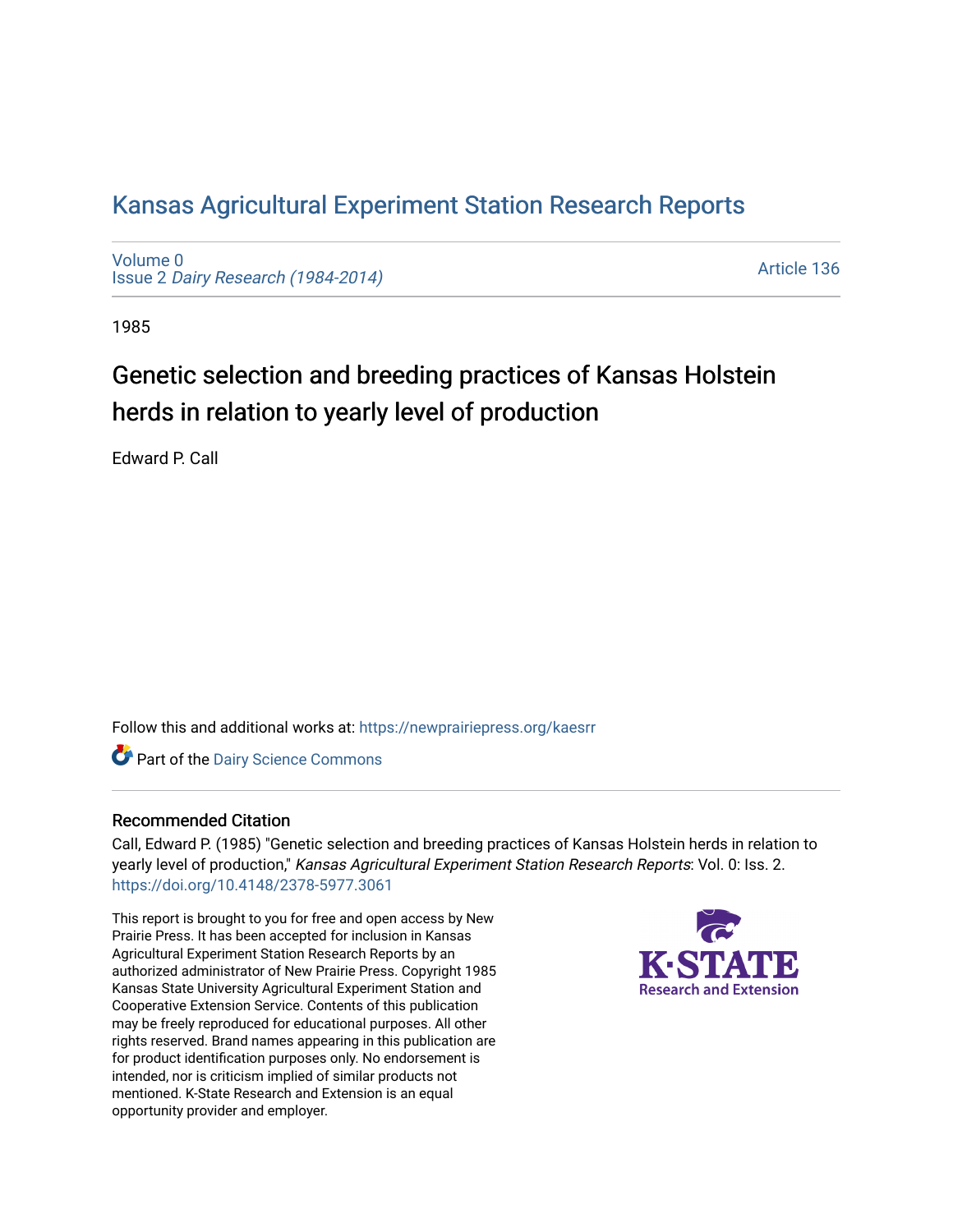## Genetic selection and breeding practices of Kansas Holstein herds in relation to yearly level of production

## Abstract

An analysis of 41,426 cows in 635 Kansas Holstein herds indicated that considerable improvement can be made in genetic gain by more stringent sire selection and greater use of proved bulls. The generation interval in dairy cattle is about 5 yr so a dairy producer has only a limited number of decisions by which to make genetic improvement. Maximum genetic gain is possible by breeding 80 percent of the herd to bulls in the 80+ percentile. The remainder of the herd should be bred to several young sires in a progeny test program to aid in selecting the meritorious sires of the next generation. All heifers should be bred to superior bulls using calving ease as an additional selection criterion.; Dairy Day, 1985, Kansas State University, Manhattan, KS, 1985;

## Keywords

Kansas Agricultural Experiment Station contribution; no. 86-94-S; Report of progress (Kansas Agricultural Experiment Station); 484; Dairy; Genetic selection; Breeding; Production

## Creative Commons License



This work is licensed under a [Creative Commons Attribution 4.0 License](https://creativecommons.org/licenses/by/4.0/).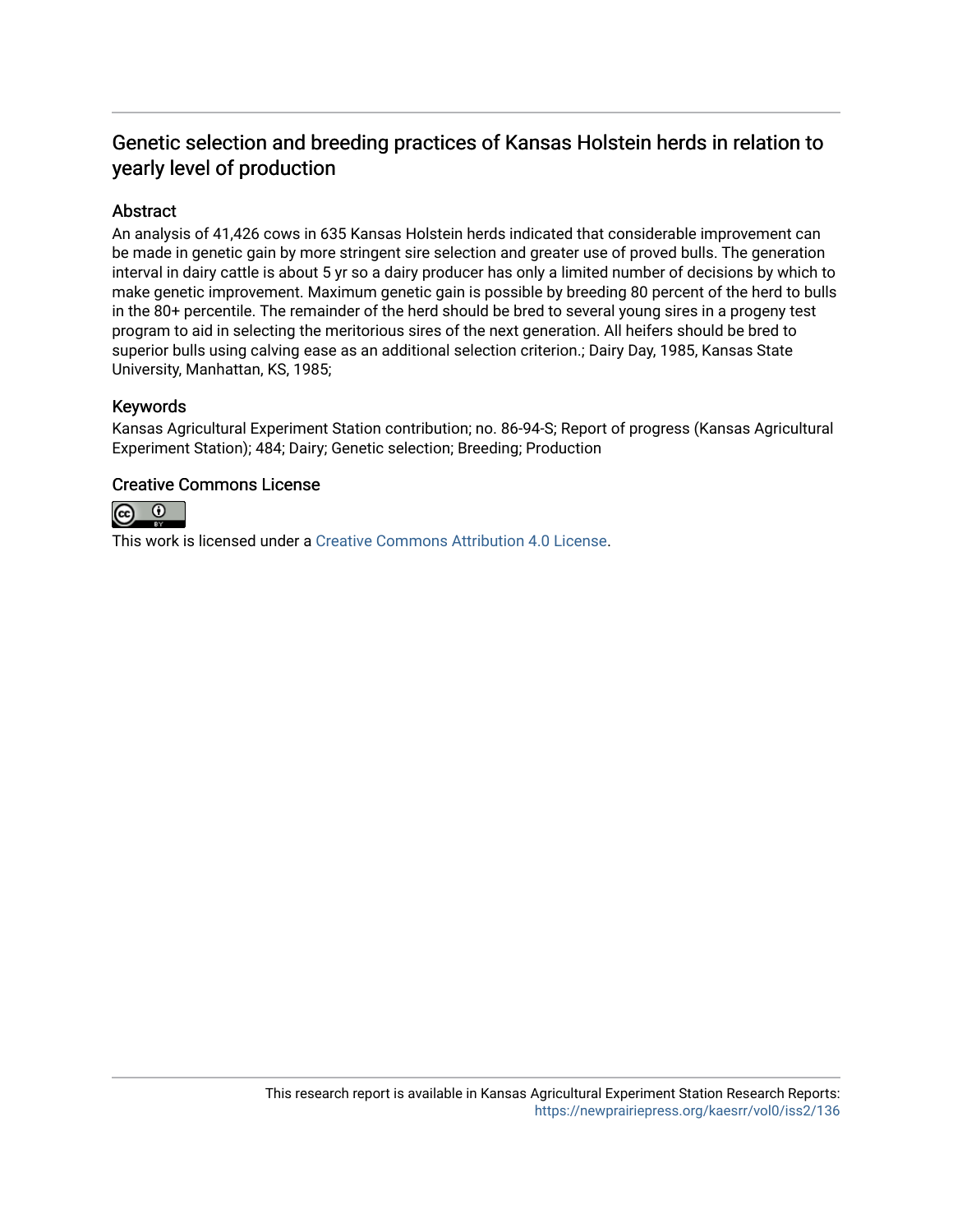GENETIC SELECTION AND BREEDING PRACTICES OF KANSAS HOLSTEIN HERDS IN RELATION TO YEARLY LE VEL OF PRODUCTION LEVEL OF PROD

• F

**S** 

### Summary

An analysis of 41,426 cows in 635 Kansas Holstein herds indicated that considerable improvement can be made in genetic gain by more stringent sire selection and greater use of proved bulls. The generation interval in dairy cattle is about 5 yr so a dairy producer has only a limited number of decisions by which to make genetic improvement. Maximum genetic gain is possible by breeding 80 percent of the herd to bulls in the 80+ percentile. The remainder of the herd should be bred to several young sires in a progeny test program to aid in selecting the meritorious sires of the next generation. All heifers should be bred to superior bulls using calving ease as an additional selection criterion.

#### Introduction

Great variation exists in the inherent ability of dairy cows to produce milk. Of this variation, about 25% is genetic and 75% is due to other factors, such as feeding, management, environment, and chance. Since the heritability of milk production is relatively low (h<sup>2</sup> = .25), great emphasis must be placed on systems that will determine the estimated transmitting ability of dams and sires of the next generation. Evaluating dams becomes more difficult since cows have a few records and daughters upon which to make estimates. Most of the genetic progress must come from the sire's side since he is more prolific, and the sire proving system through progeny test programs can be very accurate in ranking a bull's transmitting ability. Such a system for proving bulls has been available industrywide for the last 15 yr. The degree of acceptance of this system is the reason for the analysis in this paper.

#### Procedures

The data for this analysis was obtained from the Dairy Herd Improvement (DHIA) records of 635 Kansas Holstein herds with 41,426 cows that completed a testing year in December, 1984. These herds provide breeding information as an adjunct to the regular testing procedures. The herds were grouped by level of rolling herd average (RHA) to assess possible differences in attitudes toward sire selection. Criteria used to evaluate selection practices were the average Predicted Difference for dollars (P082\$) of cows in the herd and the same evaluation for service sires used to breed these cows. Service sires were ranked according to the percentile ranking system where the top 1% of the PD\$ bulls would be in the 99 percentile and the poorest bulls at 0 percentile. Any genetic evaluation program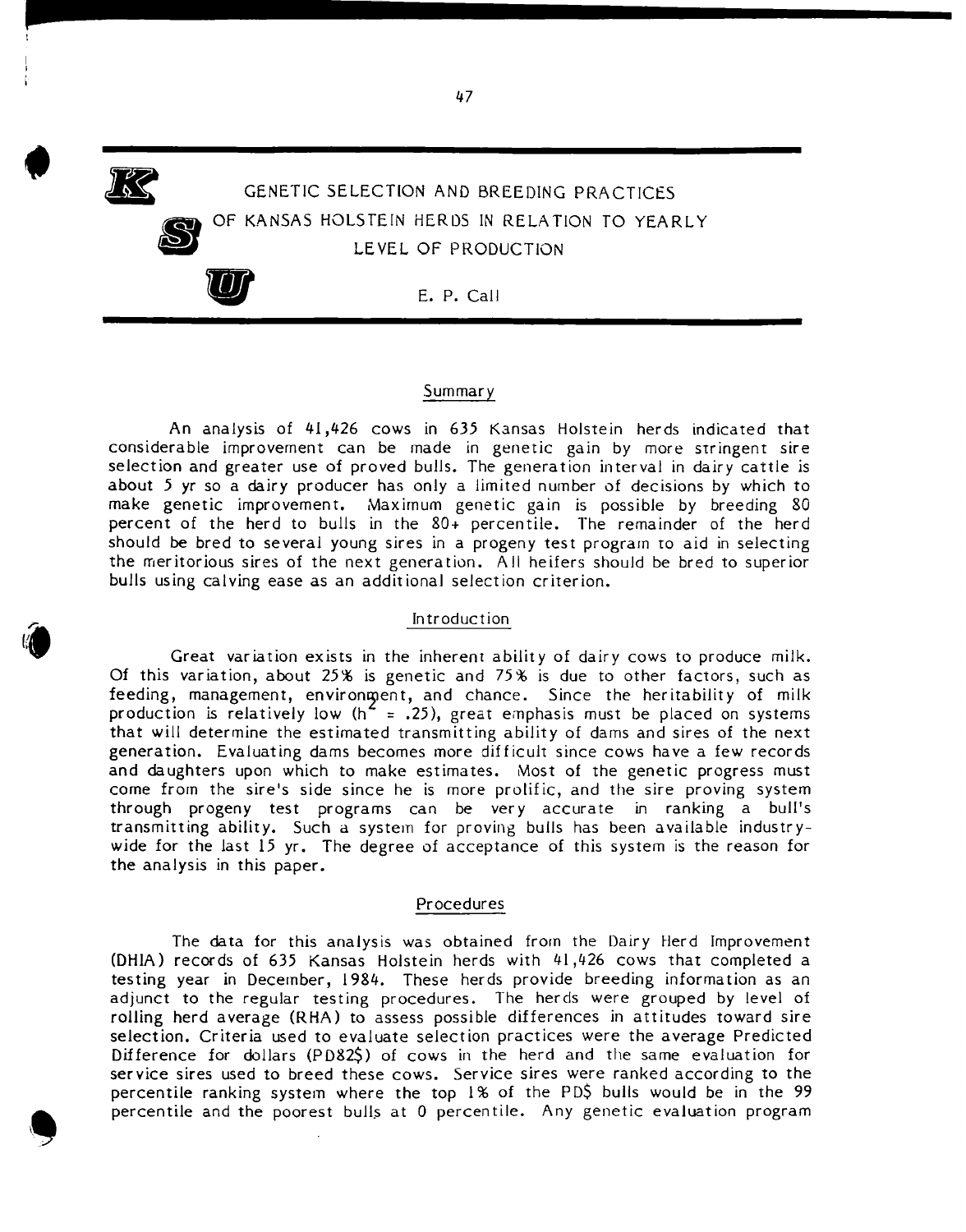must be based upon accurate identification of sires and dams. These values also were analyzed according to RHA groups.

#### Results and Discussion

The data are summarized in Table 1. There was a positive linear relationship in all of the categories analyzed. Higher producing herds not only have more complete identification, but they have used a higher percentage of proved bulls of greater genetic merit in the milking herd. Because genetic progress is an on-going process, the PD\$ value of sires of the current herd is expected to be less than that of the generation of bulls being used now as service sires. However, the \$43 dollar difference between the low group and the high group of herds (RHA) represents a significant amount of yearly milk production. The same disparity is seen in the quality of service sires being used. The percent of proved bulls ranges from 50% in the low group to 75% in the high group and a difference of \$37 is noted in PD\$. In July, 1985, the average AI Holstein bull had a PD\$ = +82, whereas all non-AI proved bulls had PD\$ =  $-51$ , or a difference of \$133. On the average, Holstein dairy producers in Kansas are not taking full advantage of the genetic potential that is available through the AI industry. When all service sires are considered, non-proven bulls are assumed to be zero (Based upon the summary of all non-AI proven bulls in Kansas in 1985, only 16% were greater than zero). Under the category of AU Bulls, the percentile ranking varied from 13 to 55 as RHA increased.

#### Recommendations

- 1. Kansas Holstein dairy producers need to place more emphasis upon sire selection.
- 2. Breed 80 percent of the herd to bulls in the upper 20% or bulls with  $80+$ percentile  $(PDS > 115)$ .
- 3. Select several young bulls to service the remaining 20 percent of the herd to help the AI industry prove the superior bulls of the next generation.
- 4. Use a herd mating service as an aid in selecting conformation or type traits that are of economic importance.
- 5. Breed all heifers to bulls in the upper 20% (80+ percentile) with final selection based upon ease of calving rank.

**...,**

**G** 

**------------------**